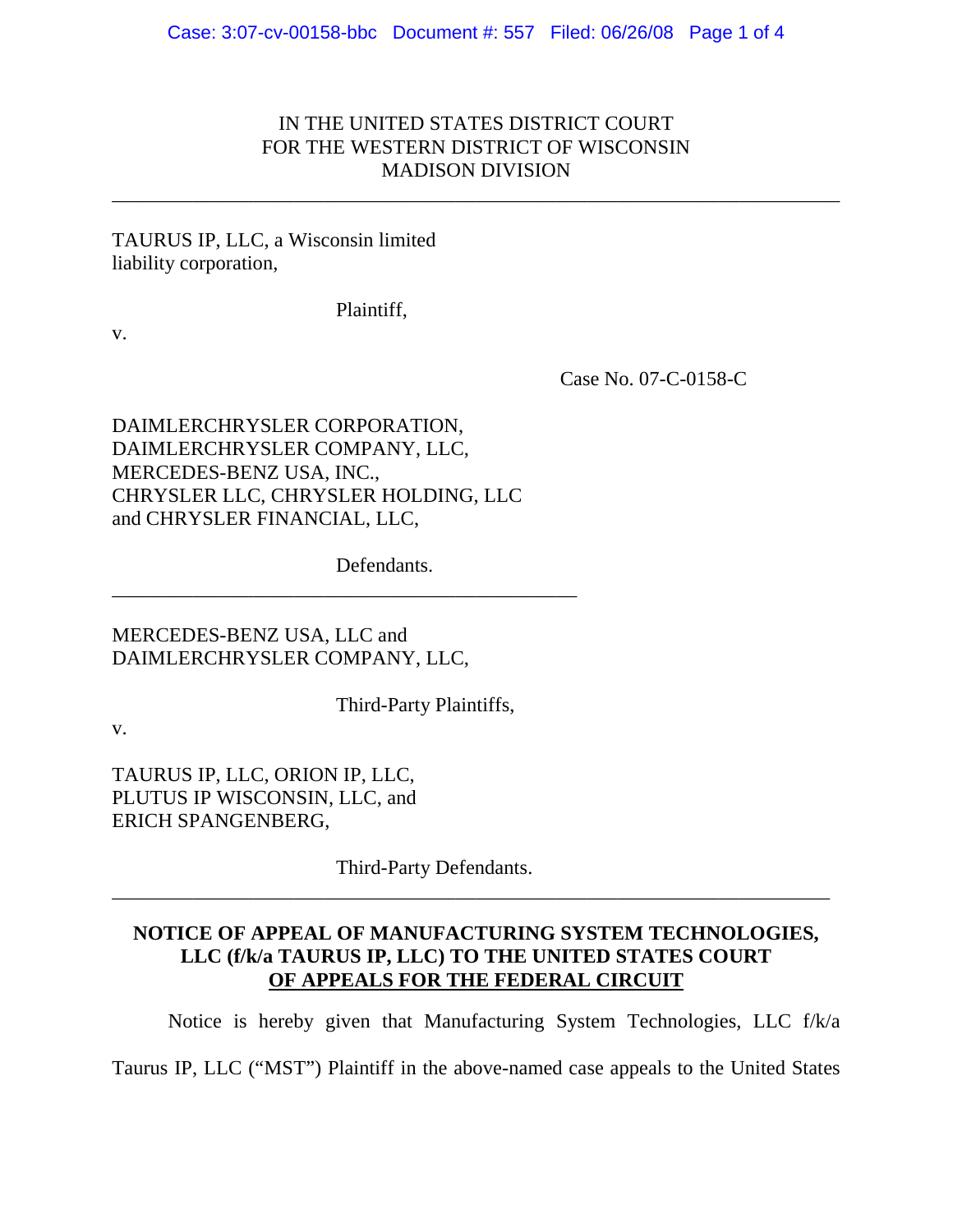#### Case: 3:07-cv-00158-bbc Document #: 557 Filed: 06/26/08 Page 2 of 4

Court of Appeals for the Federal Circuit from all adverse orders and judgments of the District Court in the above numbered and styled action, including the following:

- 1. The District Court's Judgment entered June 4, 2008, docket number 553 in the amount of \$1,644,906.12, and all adverse rulings and findings, including all prior orders and rulings of the Court, encompassed within that final Judgment, including but not limited to:
	- (i) The District Court's November 9, 2007 Claim Construction Order, docket number 242.
	- (ii) The District Court's order granting the motion for summary judgment of Defendants DaimlerChrysler Corporation, Daimler Chrysler Company LLC, Chrysler, LLC, Chrysler Holding, LLC and Chrysler Financial, LLC on MST's claims that Defendants directly and indirectly infringed claims 16, 19, 22, 23 and 27 of United States Patent No. 6,141,658 ('658 patent) (docket number 286 (motion); docket number 425:72-73 (opinion and order)).
	- (iii) The District Court's order granting the motion for summary judgment of Defendant Mercedes-Benz USA, Inc. on MST's claims that Defendant Mercedes-Benz USA, Inc. directly and indirectly infringed claims 16, 19, 22, 23 and 27 of United States Patent No. 6,141,658 ('658 patent) (docket number 286 (motion); docket number 425:72-73 (opinion and order)).
	- (iv) The District Court's order granting the motion for summary judgment of Defendants DaimlerChrysler Corporation, Daimler Chrysler Company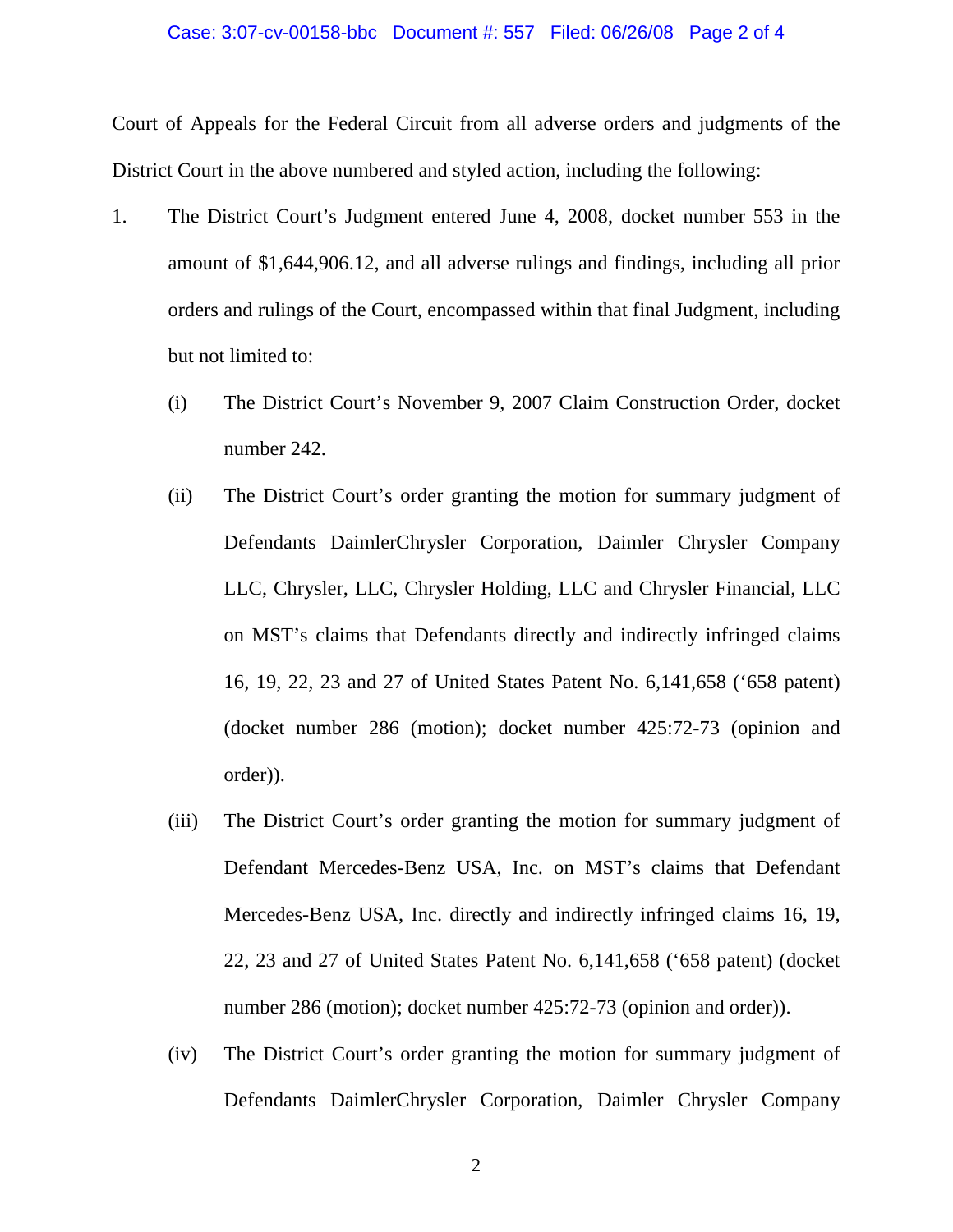LLC, Chrysler, LLC, Chrysler Holding, LLC, Chrysler Financial, LLC, and Mercedes-Benz USA on their arguments that claims 16 and 27 of the '658 patent are anticipated by the prior art.

- (v) The District Court's order finding "exceptional case" status and awarding attorneys fees under 35 U.S.C. § 285.
- (vi) The District Court's denial of Plaintiff MST's motion to alter or amend the judgment of invalidity (docket number 552:45-47 (opinion and order)).
- 2. The District Court's Order, entered June 23, 2008, docket number 556, denying MST's (Renewed) Motion for Judgment as a Matter of Law (docket number 555).

Respectfully Submitted,

 s/ Robert S. Jones David C. Hanson Mark A. Cameli Reinhart Boerner Van Deuren S.C. 1000 North Water Street, Suite 2100 Milwaukee, WI 53202 Telephone: 414-298-1000 Facsimile: 414-298-8097 Mailing Address: P.O. Box 2965 Milwaukee, WI 53201-2965 Rjones@reinhartlaw.com mcameli@reinhartlaw.com dhanson@reinhartlaw.com

*Attorneys for Manufacturing System Technologies, LLC f/k/a Taurus IP, LLC*